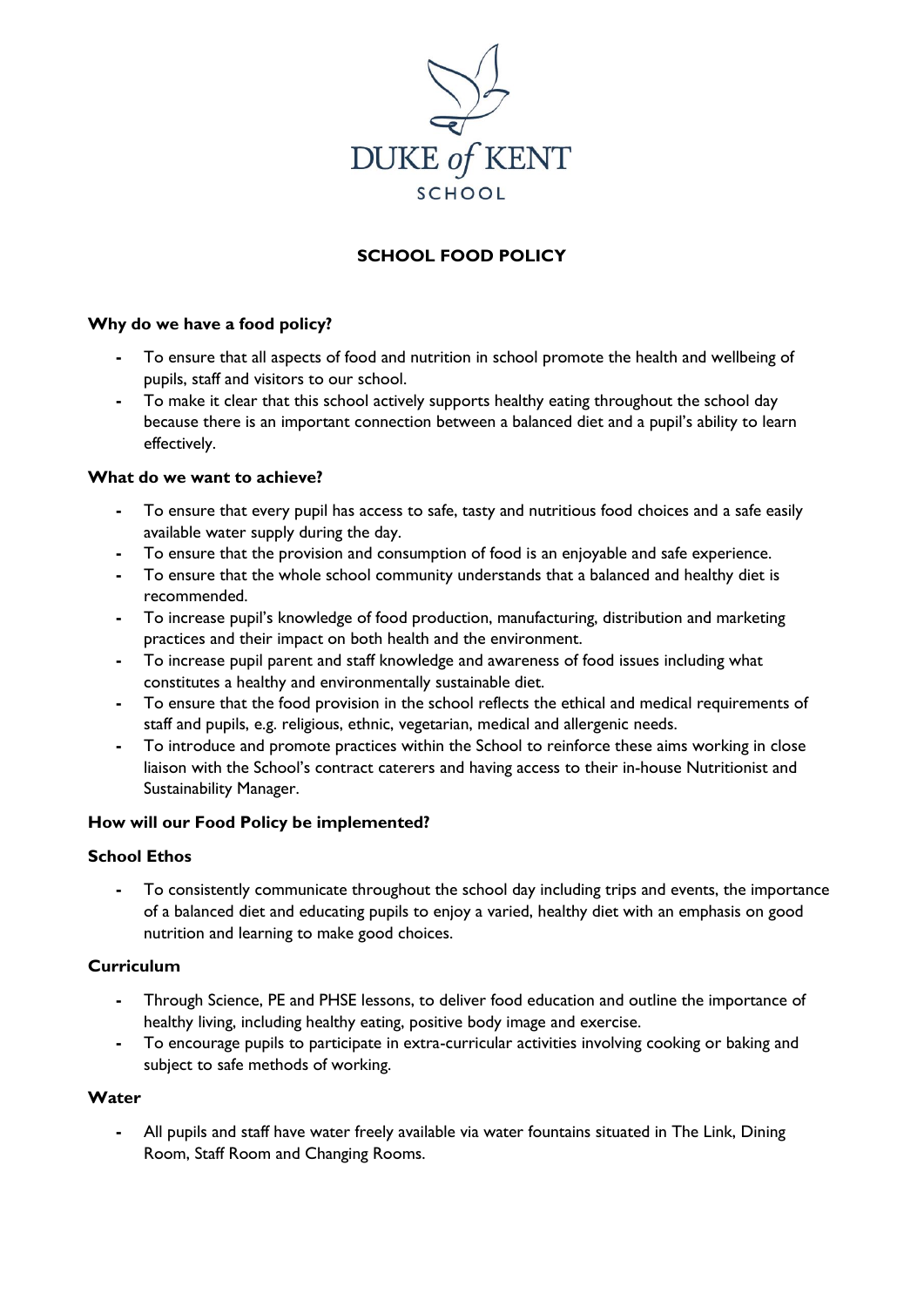## **School meals**

- **-** School meals are provided by the School contract caterers who provide breakfast, lunch, supper and morning and afternoon snacks to our pupils and staff in the Dining Hall. The caterers aim to follow and where possible exceed the mandatory requirements of the School Food Standards (The Requirements for School Food Regulations 2014) applicable to schools in the maintained system.
- **-** School lunches are planned on a three week cycle and always contain a meat fish and vegetarian option, alongside a salad bar and soup offering. Menus are displayed each day in the School foyer and outside the Dining room and the three weekly menus are also available to view on the School's website.
- **-** Snacks provided during morning and afternoon breaks will consist of savoury foods, wholemeal bread/toast and a selection of whole fruit. Sweet snacks containing sugar will not be served in line with School Food Standards.
- **-** Packed lunches for school trips will be provided in line with this policy and stored in insulated bags prior to consumption.
- **-** Foods containing high levels of salt, fat and sugar will be avoided wherever possible.
- **-** Pupils will be encouraged to taste and eat new foods.
- **-** Pre Prep children have their own area of the Dining Room and benefit from a "family service" to ensure that the children are given the correct sized meal for their age and appetite. The Pre-Prep teachers remain with the children for their meals and promote good table manners and a healthy approach to trying new foods. Some children may take time to settle into eating a hot lunchtime meal and using cutlery appropriately and our staff support and encourage these children with these tasks.
- **-** Pre prep children have fruit in the mornings and again in the afternoons with a healthy carbohydrate option if they stay late for after school activities.

## **Special Occasions**

There may be occasional events throughout the school year when children may be allowed a small quantity of sweet confectionery (e.g. Easter and Christmas). However, on these occasions the School will ensure that there is an alternative savoury or fruit offering available and that the healthy balance of meals across the School day is maintained and where necessary adjusted to compensate for any confectionery consumed.

## **Staff and Visitors**

- **-** Staff will be encouraged to support the aims of the food policy through regular communication at INSET days and staff briefings and visitors will be offered healthy refreshments or at least a choice which contains a healthy option.
- **-** Staff, parents and visitors attending school events will be offered food, consistent with this school policy.

## **Enforcement**

**-** The School will endeavour to be "nut free" to protect those members of the School community with nut allergies and therefore staff and pupils are actively discouraged through regular communication at INSET days and School assemblies from bringing into school any food containing nuts or traces of nuts.

## **Equal Opportunities**

- **-** The School's caterers make provision for special diets on the grounds of medical, cultural and vegetarian/vegan requirements wherever possible.
- **-** Individual care plans and dietary lists are created by the Lead School Nurse for pupils with food allergies/intolerances or cultural/specific food requirements and shared with the Catering Manager who will hold and display this information in a sensitive and GDPR compliant manner.

## **Monitoring and Evaluation**

**-** The Head and Bursar will monitor the effectiveness of this policy ensuring that training and resources are appropriate and up to date and the provision of food across the school day is